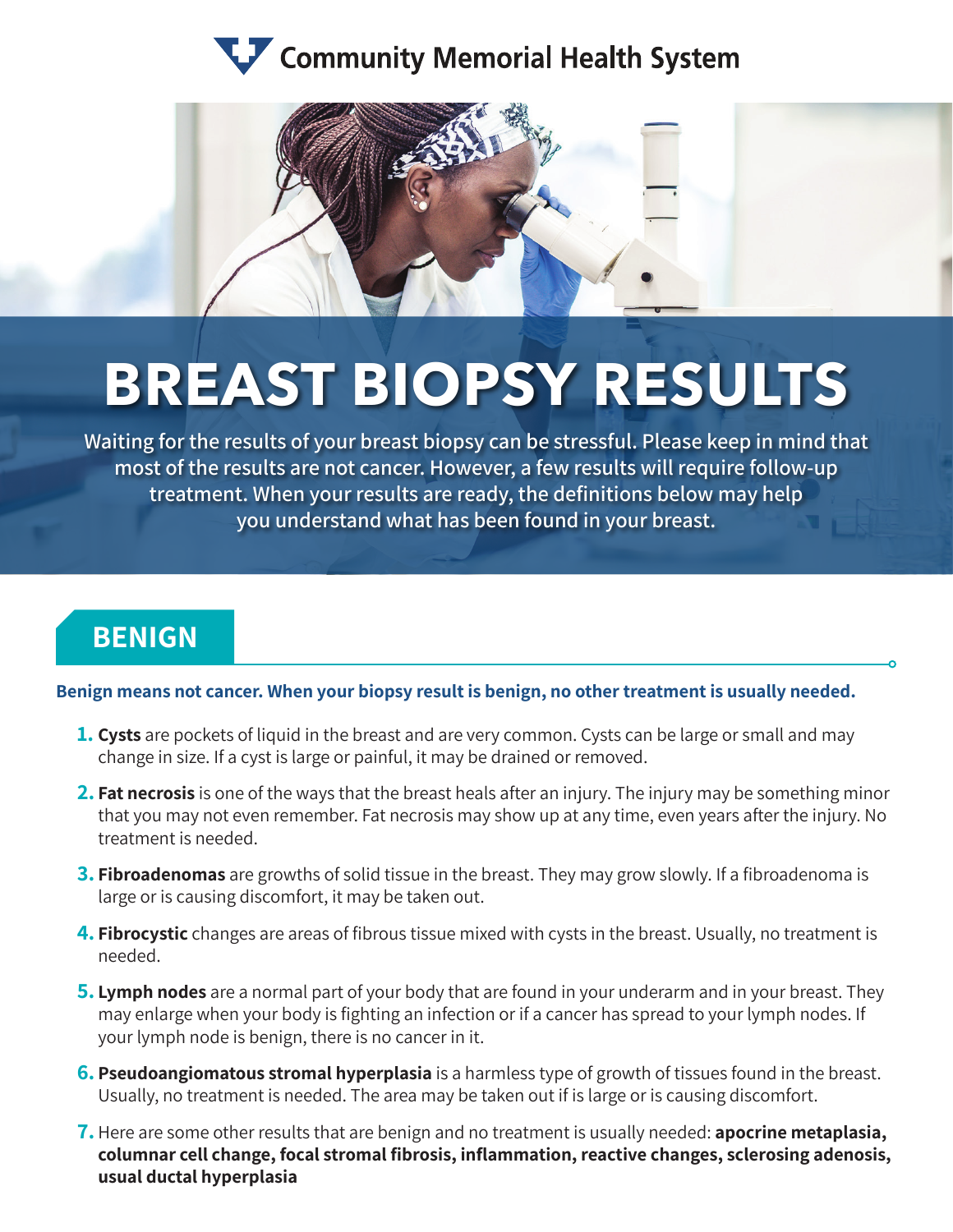## **INCREASED RISK**

**Biopsy results that show "increased risk" are not cancer. However, this result could mean that you may be more likely to get cancer in the future. You should speak to your doctor about whether any more treatment is needed.**

- **1. Atypical ductal hyperplasia** can be thought of as one step before the earliest form of cancer. It is often removed because there is a small chance that cancer cells may be found nearby.
- **2. Flat epithelial atypia** is a growth within a milk gland. It does not usually need to be removed.
- **3. Lobular carcinoma in situ** and **atypical lobular hyperplasia** are grouped together and called **lobular neoplasia**. These findings are sometimes removed because there is a small chance that cancer cells may be found nearby.
- **4.** A **papilloma** is a growth within a milk duct that may cause nipple discharge. Not all papillomas need to be taken out of your breast. A papilloma may be removed if it has suspicious cells or if it is causing symptoms.
- **5. Phyllodes tumors** are rare tumors that are most often benign. Because they tend to grow very fast, they are usually removed.
- **6.** A **radial scar** (or **complex sclerosing lesion**) is a collection of milk ducts trapped in an area of breast tissue. Not all radial scars need to be taken out of your breast. A radial scar may be removed if it has suspicious cells.

### **MALIGNANT**

**Malignant means that some cancer cells were found in your biopsy tissue. There are several types of breast cancer. Each type of breast cancer has different treatment options. You should speak to your doctor about the next steps of your treatment.** 

**The glands of the breast are made of lobules (where milk is made) and ducts (which carry the milk to the nipple). Non-invasive cancers have not yet broken out of the milk glands into the surrounding tissues. Invasive cancers start out growing in the breast glands but have also entered the surrounding tissues. Invasive cancers may also spread outside of the breast.** 

- **1. Ductal carcinoma** in situ is non-invasive cancer. The cancer cells grow and expand the milk ducts but are not in the surrounding breast tissue. It is usually not life threatening.
- **2. Invasive ductal carcinoma** is the most common type of invasive breast cancer. About 80% are this type. The cancer starts in the cells that line a milk duct and grows into the tissues outside of the duct.
- **3. Invasive lobular carcinoma** is a less common type of invasive breast cancer. About 15% are this type. The cancer starts in the part of the gland that produces milk (lobule) and grows into the tissues outside of the lobule.
- **4. Invasive mammary carcinoma** is a less common type of invasive breast cancer that has features of both ductal and lobular cancer.
- **5.** Other less common types of breast cancer are **cribriform, inflammatory, medullary, mucinous, papillary and tubular.**